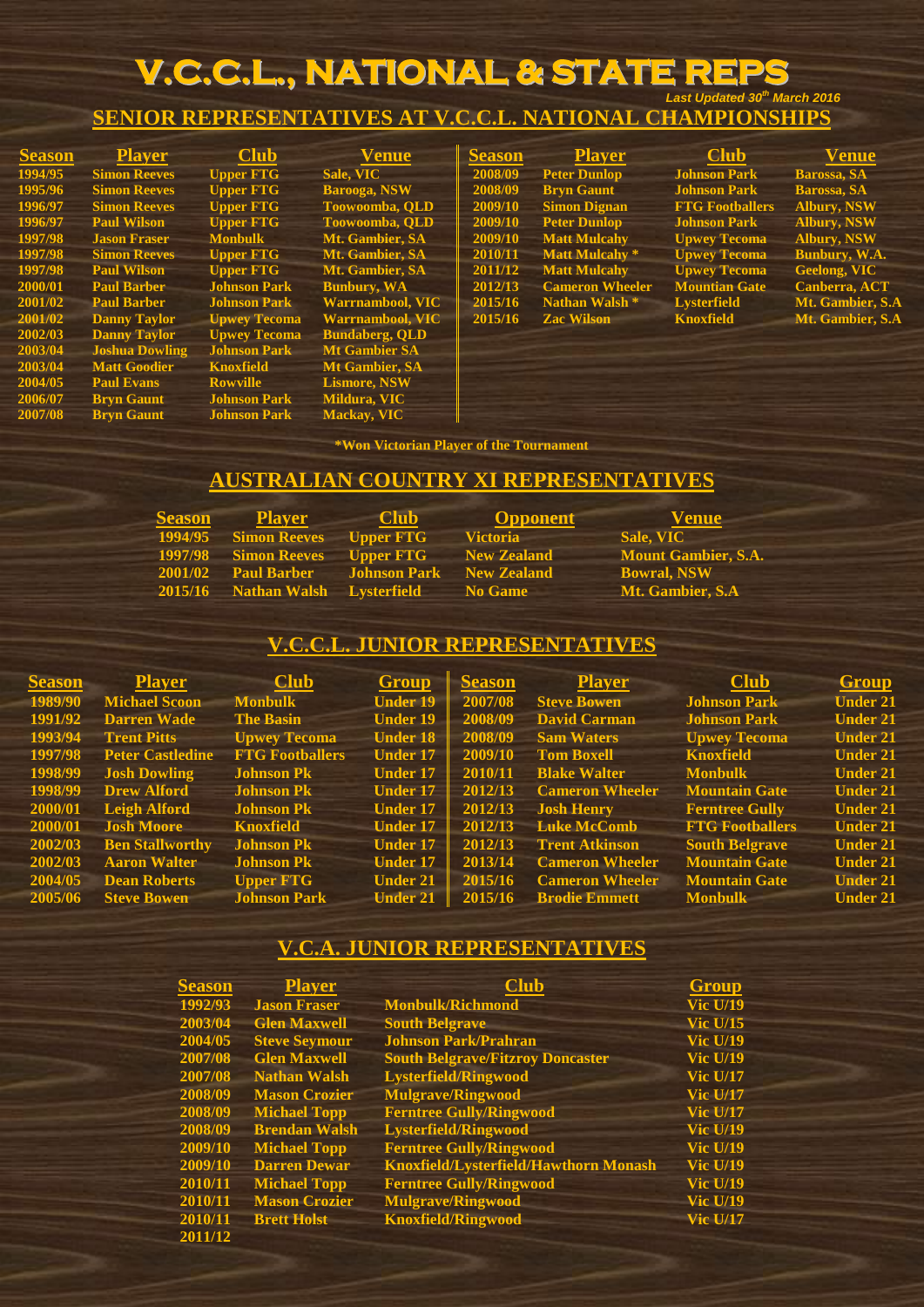#### **FTGDCA representatives to play against 1 st Class or International Teams**

| <b>Season</b> | <u>Player</u>        | <b>lub</b>                  | <b>Opponents</b>   |
|---------------|----------------------|-----------------------------|--------------------|
| 1979          | <b>Kevin Sonogan</b> | <b>Belgrave</b>             | <b>West Indies</b> |
| 1979          | <b>Lance Symons</b>  | <b>Belgrave</b>             | <b>West Indies</b> |
| 1979          | <b>Max James</b>     | <b>Monbulk</b>              | <b>West Indies</b> |
| 1979          | <b>Ken Utting</b>    | <b>Monbulk</b>              | <b>West Indies</b> |
| 1984          | <b>Shane Cross</b>   | <b>Upwey Tecoma</b>         | <b>Sri Lanka</b>   |
| 1984          | <b>Michael Hoban</b> | <b>Knox</b>                 | <b>Sri Lanka</b>   |
| 1984          | <b>Craig Graham</b>  | <b>FTG Footballers</b>      | <b>Sri Lanka</b>   |
| 1984          | <b>Rod Ingwersen</b> | <b>Upper Ferntree Gully</b> | <b>Sri Lanka</b>   |
| 1989          | <b>Lindsay Wulf</b>  | <b>Ferntree Gully</b>       | <b>Sri Lanka</b>   |
| 1994          | <b>Craig Brown</b>   | <b>FTG Footballers</b>      | <b>Zimbabwe</b>    |
| 1994          | <b>Darren Smith</b>  | <b>Upper Ferntree Gully</b> | <b>Zimbabwe</b>    |
| 1994          | <b>Shane Cross</b>   | <b>Upwey Tecoma</b>         | <b>Zimbabwe</b>    |
| 1994          | <b>Simon Reeves</b>  | <b>Upper Ferntree Gully</b> | <b>Zimbabwe</b>    |
| 1994          | <b>Brendan Heath</b> | <b>Mountain Gate</b>        | <b>Zimbabwe</b>    |
| 1995          | <b>Simon Reeves</b>  | <b>Upper Ferntree Gully</b> | <b>Victoria</b>    |
| 1998          | <b>Simon Reeves</b>  | <b>Upper Ferntree Gully</b> | <b>New Zealand</b> |
| 2002          | <b>Paul Barber</b>   | <b>Johnson Park</b>         | <b>New Zealand</b> |
| 2002          | <b>Danny Taylor</b>  | <b>Upwey Tecoma</b>         | <b>Sri Lanka</b>   |

# **FTGDCA representatives to play 1st Class/International Games**

| <b>Season</b> | <b>Player</b>           | <b>Club</b>           | <b>Team</b>                             | <b>Opponent</b>          |
|---------------|-------------------------|-----------------------|-----------------------------------------|--------------------------|
| 2003          | <b>Brendan Joseland</b> | <b>South Belgrave</b> | Victoria (Pura Cup)                     | <b>Tasmania</b>          |
| 2009          | <b>Glen Maxwell</b>     | <b>South Belgrave</b> | <b>Australia (Hong Kong Sixes)</b>      | <b>New South Wales</b>   |
| 2010          | <b>Glen Maxwell</b>     | <b>South Belgrave</b> | Victoria (KFC 20/20)                    | <b>New South Wales</b>   |
| 2010          | <b>Glen Maxwell</b>     | <b>South Belgrave</b> | <b>Victoria (Ford Ranger Cup Final)</b> | <b>Queensland</b>        |
| 2011          | <b>Glen Maxwell</b>     | <b>South Belgrave</b> | <b>Victoria (Sheffield Shield)</b>      | <b>SA, NSW &amp; QLD</b> |
| 2012          | <b>Glen Maxwell</b>     | <b>South Belgrave</b> | <b>Victoria (Sheffield Shield)</b>      | <b>All States</b>        |
| 2015          | <b>Sam Harper</b>       | <b>Eildon Park</b>    | <b>Victoria (Sheffield Shield)</b>      | <b>Tasmania</b>          |
|               |                         |                       |                                         |                          |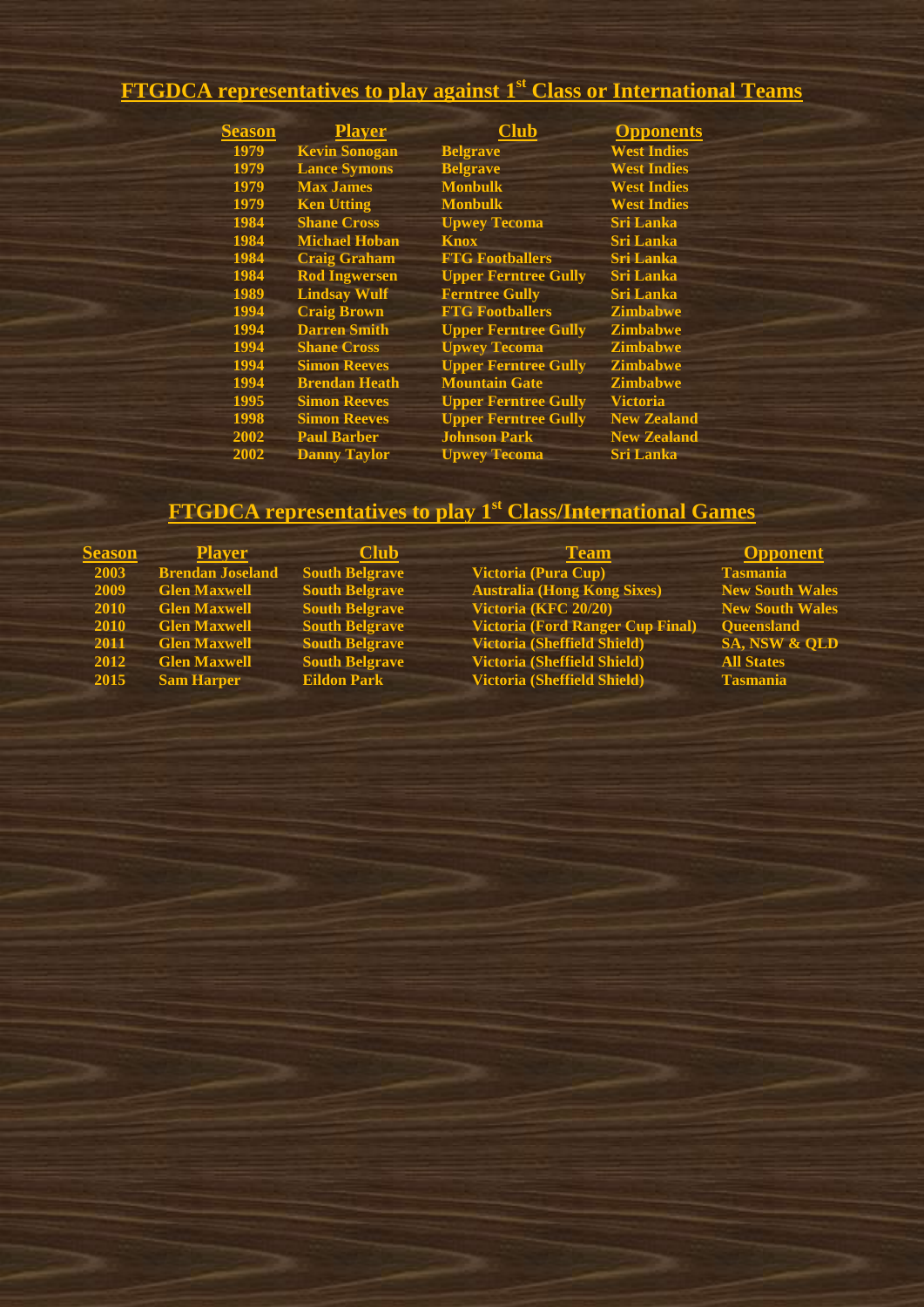# **Country Week**

## **PREMIERS VCCL COUNTRY WEEK**

**1962 "C" Group 1993 Division 6 1998 Division 5 2005 Division 3 1980 "A" Group 1997 Division 6 1999 Division 3**

**1995 Division 4 1999 Division 4 2006 Division 2 1997 Division 6 1999 Division 3** 

## **PLAYER OF THE SERIES**

|      | <b>MELBOURNE - TEAM 1</b>              |                        | <b>MELBOURNE - TEAM 2</b> |                        | <b>BENDIGO</b>         |                       |  |  |
|------|----------------------------------------|------------------------|---------------------------|------------------------|------------------------|-----------------------|--|--|
| 1999 | <b>Jayson Scanlan</b>                  | <b>Knoxfield</b>       | <b>Adam Lovell</b>        | <b>St Johns/Tecoma</b> |                        |                       |  |  |
| 2000 | <b>Craig Wenham</b>                    | <b>Ferndale</b>        | <b>Craig Street</b>       | <b>Ferndale</b>        |                        |                       |  |  |
| 2001 | <b>Ruwan Kalpage</b>                   | <b>FTG Footballers</b> | <b>Nyantha Weeraman</b>   | <b>Monbulk</b>         |                        |                       |  |  |
| 2002 | <b>Peter Dalton</b>                    | <b>Upper FTG</b>       | <b>Brent Zerafa</b>       | <b>Mountain Gate</b>   |                        |                       |  |  |
| 2003 | <b>Peter Dalton</b>                    | <b>Upper FTG</b>       | <b>Paul Wilson</b>        | <b>Upper FTG</b>       |                        |                       |  |  |
| 2004 | <b>Marc Hardy</b>                      | <b>St Johns Tecoma</b> | <b>Darren Hill</b>        | <b>Rowville</b>        |                        |                       |  |  |
| 2005 | <b>Jason Fraser</b>                    | <b>Monbulk</b>         | <b>Cameron Cosstick</b>   | <b>Eildon Park</b>     |                        |                       |  |  |
| 2006 | <b>Bryn Gaunt</b>                      | <b>Johnson Park</b>    | <b>Brendan Heath</b>      | <b>Upwey Tecoma</b>    |                        |                       |  |  |
| 2007 | <b>Darren Hill</b>                     | <b>Monbulk</b>         | <b>Randall Joseph</b>     | <b>Ferntree Gully</b>  |                        |                       |  |  |
| 2008 | <b>Jason Fraser</b>                    | <b>Monbulk</b>         | <b>Andrew Field</b>       | <b>Ferntree Gully</b>  | <b>Steve Bowen</b>     | <b>Johnson Park</b>   |  |  |
| 2009 | <b>Ben Stallworthy</b>                 | <b>Johnson Park</b>    | <b>Ben Carnell</b>        | <b>Belgrave</b>        | <b>Jay Colee #</b>     | <b>Upper FTG</b>      |  |  |
| 2010 | <b>Chris Brittain</b>                  | <b>FTG Footballers</b> | <b>No Team entered</b>    |                        | <b>Jay Colee</b>       | <b>Upper FTG</b>      |  |  |
| 2011 | <b>Matt Mulcahy</b> *                  | <b>Upwey Tecoma</b>    | <b>No Team entered</b>    |                        | <b>Steve Pimm</b>      | <b>Eildon Park</b>    |  |  |
|      | <b>Peter Dunlop*</b>                   | <b>Johnson Park</b>    |                           |                        |                        |                       |  |  |
| 2012 | <b>Matt Mulcahy</b> *                  | <b>Upwey Tecoma</b>    | <b>No Team entered</b>    |                        | <b>Wayne McInerny</b>  | <b>Knox Gardens</b>   |  |  |
|      | <b>Andrew Devenish *</b>               | <b>Johnson Park</b>    |                           |                        |                        |                       |  |  |
|      | <b>Bryan Mitchell Trophy</b>           |                        |                           |                        |                        |                       |  |  |
| 2013 | <b>Nick Bogar</b>                      | <b>Footballers</b>     | <b>No Team entered</b>    |                        | <b>Jayden Bradbury</b> | <b>Ferntree Gully</b> |  |  |
| 2014 | <b>Dinusha Fernando</b>                | <b>Belgrave</b>        | <b>No Team entered</b>    |                        | <b>Cameron Wheeler</b> | <b>Mountain Gate</b>  |  |  |
| 2015 | <b>Ben Stallworthy</b>                 | <b>Johnson Park</b>    |                           |                        | <b>Robbie Birnie</b>   | <b>Upper FTG</b>      |  |  |
| 2016 | <b>Peter Dunlop</b>                    | <b>Upper FTG</b>       |                           |                        | <b>Guy Balmford</b>    | <b>Upper FTG</b>      |  |  |
|      | # Player of the Carnival, * Tied Award |                        |                           |                        |                        |                       |  |  |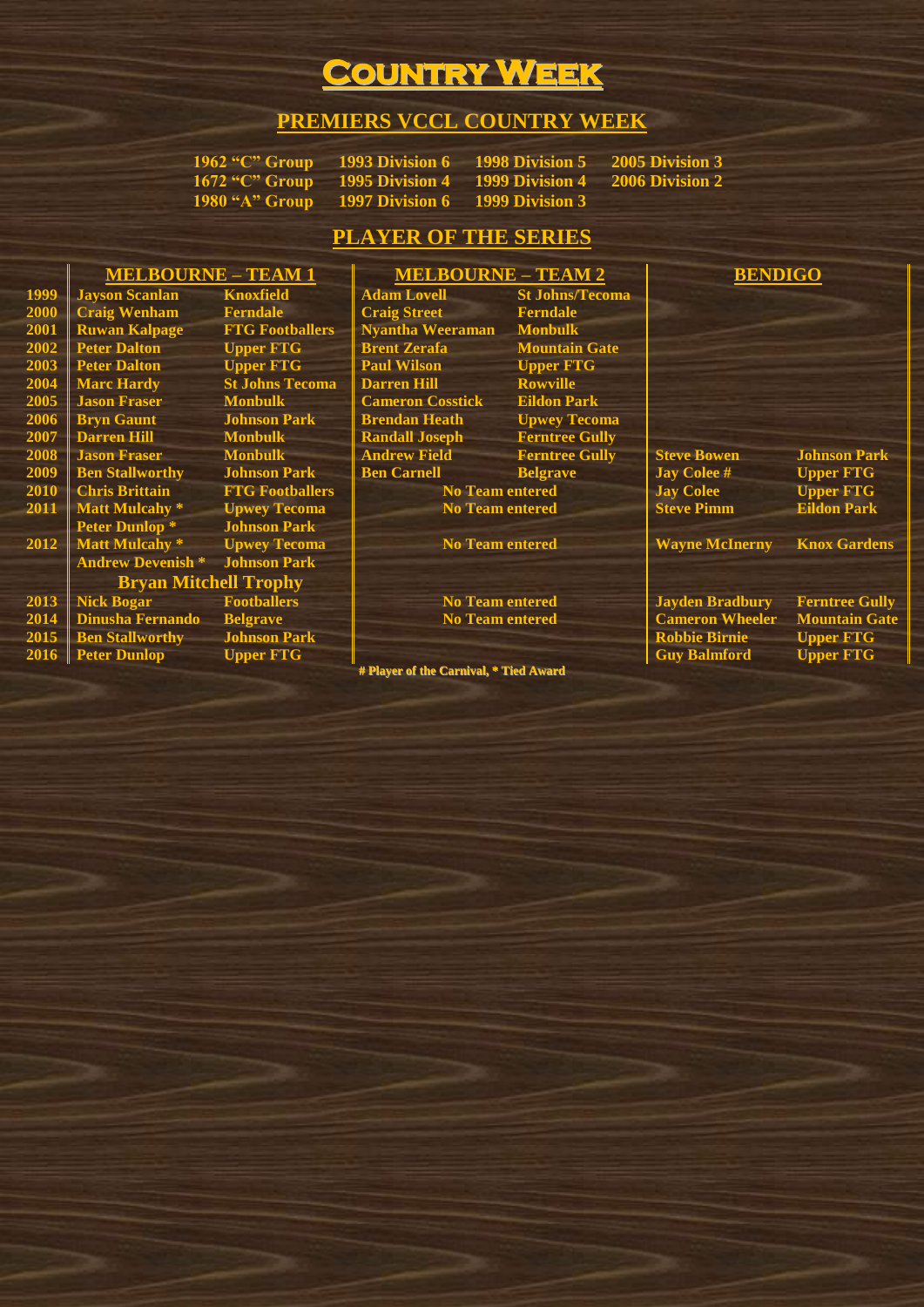# **FTGDCA UMPIRES HONOURS**

# **1 st DIV. GRAND FINAL UMPIRES**

|         | <b>NEILSON SHIELD</b>    |                          | <b>KNOX TAVERN CUP</b> |                           |                      |  |
|---------|--------------------------|--------------------------|------------------------|---------------------------|----------------------|--|
| 1984/85 | <b>Ossie Garner</b>      | <b>L. Williams</b>       | 2003/04                | <b>Stewart Lambrick</b>   | <b>John Westwood</b> |  |
| 1985/86 | <b>Ron Neville</b>       | <b>Max Lyon</b>          | 2004/05                | <b>Matt Heath</b>         | <b>Tony Yates</b>    |  |
| 1986/87 | <b>Peter Heath</b>       | <b>Graham Garner</b>     | 2005/06                | <b>John Tucker</b>        | <b>Ross Lambrick</b> |  |
| 1987/88 | <b>Peter Solohub</b>     | <b>Peter Heath</b>       | 2006/07                | <b>Stewart Lambrick</b>   | <b>Alan Baker</b>    |  |
| 1988/89 | <b>Ron Richards</b>      | <b>Peter Solohub</b>     | 2007/08                | <b>Trevor Ashton</b>      | <b>Alan Baker</b>    |  |
| 1989/90 | <b>Lindsay McNair</b>    | <b>Ron Richards</b>      | 2008/09                | <b>Alan Baker</b>         | <b>Dave Botrell</b>  |  |
|         | <b>TOPLINE SHIELD</b>    |                          | 2009/10                | <b>Stuart Alford</b>      | <b>Alan Baker</b>    |  |
| 1990/91 | <b>John Harris</b>       | <b>Ron Richards</b>      | 2010/11                | <b>Stuart Alford</b>      | <b>Alan Baker</b>    |  |
| 1991/92 | <b>John Westwood</b>     | <b>Bruce Williams</b>    | 2011/12                | <b>Alan Baker</b>         | <b>Peter Head</b>    |  |
| 1992/93 | <b>Ron Richards</b>      | <b>Peter Solohub</b>     |                        | <b>NORM REEVES SHIELD</b> |                      |  |
| 1993/94 | <b>Ron Richards</b>      | <b>Peter Solohub</b>     | 2012/13                | <b>Alan Baker</b>         | <b>Gavin Murphy</b>  |  |
| 1994/95 | <b>Ron Richards</b>      | <b>Allan Gottliebsen</b> | 2013/14                | <b>John Hilton</b>        | <b>Alan Baker</b>    |  |
| 1995/96 | <b>Allan Gottliebsen</b> | <b>Peter Solohub</b>     | 2014/15                | <b>Alan Baker</b>         | <b>Rob Sevior</b>    |  |
| 1996/97 | <b>Allan Gottliebsen</b> | <b>Peter Ballam</b>      | 2015/16                | <b>Chris Cronin</b>       | <b>Alan Baker</b>    |  |
| 1997/98 | <b>Peter Ballam</b>      | <b>Ron Richards</b>      |                        |                           |                      |  |
| 1998/99 | <b>Ron Richards</b>      | <b>John Westwood</b>     |                        |                           |                      |  |
| 1999/00 | <b>Steve Semken</b>      | <b>Arnie Walters</b>     |                        |                           |                      |  |
| 2000/01 | <b>Peter Solohub</b>     | <b>John Westwood</b>     |                        |                           |                      |  |
| 2001/02 | <b>Ron Richards</b>      | <b>Arnie Walters</b>     |                        |                           |                      |  |
| 2002/03 | <b>Stewart Lambrick</b>  | <b>Tony Yates</b>        |                        |                           |                      |  |

# **INTERNATIONAL TOURING MATCH OFFICIALS**

| 1985 Terry Bull VCCL Zone 9 |                                                  | vs Sri Lanka     |
|-----------------------------|--------------------------------------------------|------------------|
|                             | 1994 Peter Solohub Victorian Country XI vs       | <b>Zimbabwe</b>  |
|                             | <b>2002</b> Ron Richards Victorian Country X1 vs | <b>Sri Lanka</b> |

## **R.T. 'Dick' Shiner AWARD – FTGDCA BEST UMPIRE**

| 2003/04 | <b>John Westwood</b> |
|---------|----------------------|
| 2004/05 | <b>Ross Lambrick</b> |
| 2005/06 | <b>John Tucker</b>   |
| 2006/07 | <b>Trevor Ashton</b> |
| 2007/08 | <b>Trevor Ashton</b> |
| 2008/09 | <b>Alan Baker</b>    |
| 2009/10 | <b>Stuart Alford</b> |
| 2010/11 | <b>Stuart Alford</b> |
| 2011/12 | <b>Alan Baker</b>    |
| 2012/13 | <b>Mal Francis</b>   |
| 2013/14 | <b>John Hilton</b>   |
| 2014/15 | <b>Robert Sevior</b> |
| 2015/16 | <b>Chris Cronin</b>  |
|         |                      |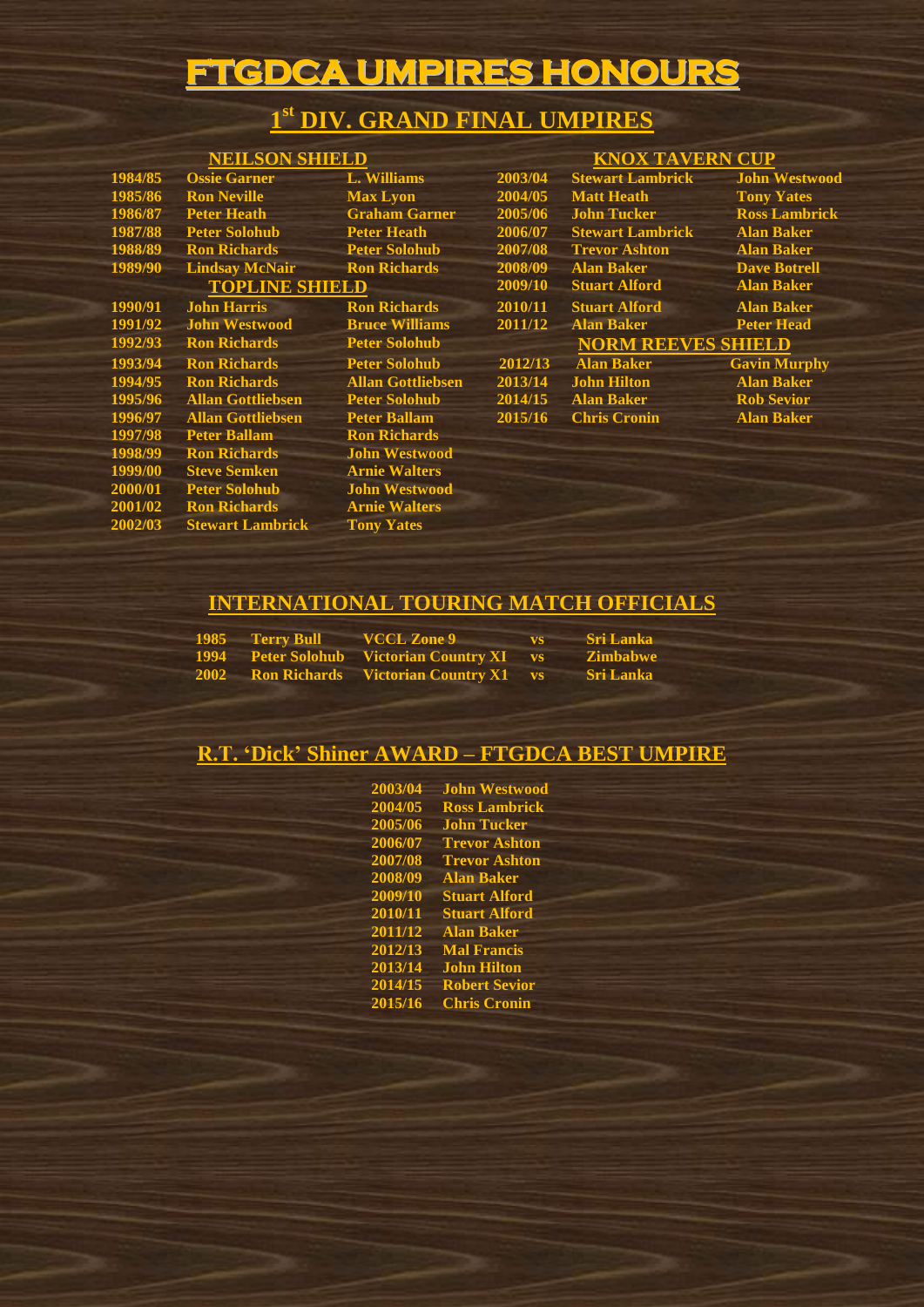# **FTGDCA GRAND FINAL MEDALISTS**

# **STEPHEN LEE MEDAL**

**The 'STEPHEN LEE MEDAL' is awarded to the best player in the FTGDCA 1st Division Grand Final. It is named after Stephen Lee, a popular allrounder with South Belgrave and Upwey Tecoma. He won four 'FEAVER MEDALS' while at South Belgrave, a feat that may never be equalled. The four times 1 st Division premiership player also had a short stint with Victorian Premier club - South Melbourne.**

#### **BEST PLAYER IN 1st DIVISION GRAND FINAL**

| <b>Season</b> | <b>Player</b>        | <b>Club</b>           | <b>Season</b> | <b>Player</b>                 | <b>Club</b>         |
|---------------|----------------------|-----------------------|---------------|-------------------------------|---------------------|
| 2000/01       | <b>Shane Cross</b>   | <b>Upwey Tecoma</b>   | 2009/10       | <b>Craig Wenham</b>           | <b>Johnson Park</b> |
| 2001/02       | <b>Shane Cross</b>   | <b>Upwey Tecoma</b>   | 2010/11       | <b>Nathan Caton Robertson</b> | <b>Eildon Park</b>  |
| 2002/03       | <b>Brendan Heath</b> | <b>Upwey Tecoma</b>   | 2011/12       | <b>Sam Taylor</b>             | <b>Upwey Tecoma</b> |
| 2003/04       | Nick Bole Brown      | <b>Belgrave</b>       | 2012/13       | <b>Craig Wenham</b>           | <b>Johnson Park</b> |
| 2004/05       | <b>Paul Evans</b>    | <b>Rowville</b>       | 2013/14       | <b>Ben Morris</b>             | <b>Eildon Park</b>  |
| 2005/06       | <b>Darren Hill</b>   | <b>Rowville</b>       | 2014/15       | <b>Ben Stallworthy</b>        | <b>Johnson Park</b> |
| 2006/07       | <b>Lynton Toms</b>   | <b>Belgrave</b>       | 2015/16       | <b>Tom Boxell</b>             | <b>Knoxfield</b>    |
| 2007/08       | <b>Darren Hill</b>   | <b>Monbulk</b>        |               |                               |                     |
| 2008/09       | <b>Graham Salan</b>  | <b>Ferntree Gully</b> |               |                               |                     |
|               |                      |                       |               |                               |                     |

# **KEN UTTING MEDAL**

**The 'KEN UTTING MEDAL' is awarded to the best player in the FTGDCA 2nd Division Grand Final. It is named after Ken Utting, an elegant and tenacious left handed batsman with Monbulk. He has won the FTGDCA 1st Division Batting Average on six occasions - a record by any player. He played with Sub District club Box Hill in his early years and was 12th man for the Vic. Country Cricket League team against the West Indies in 1979.** 

#### **BEST PLAYER IN 2nd DIVISION GRAND FINAL**

| <b>Season</b> | <b>Player</b>          | $\overline{\text{Club}}$ | <b>Season</b> | <b>Player</b>         | <b>Club</b>          |
|---------------|------------------------|--------------------------|---------------|-----------------------|----------------------|
| 2000/01       | <b>Craig Brown</b>     | <b>The Basin</b>         | 2009/10       | <b>Ben Morris</b>     | <b>Knoxfield</b>     |
| 2001/02       | <b>Nick Bole-Brown</b> | <b>Belgrave</b>          | 2010/11       | <b>Ben Morris</b>     | <b>Knoxfield</b>     |
| 2002/03       | <b>Craig Wenham</b>    | <b>Johnson Park</b>      | 2011/12       | <b>Adam Wild</b>      | <b>Knox Gardens</b>  |
| 2003/04       | <b>Warrick Peluso</b>  | <b>Lysterfield</b>       | 2012/13       | <b>Chris Martin</b>   | <b>Monbulk</b>       |
| 2004/05       | <b>Adrian Zandt</b>    | <b>Knox Gardens</b>      | 2013/14       | <b>Danny Rundle</b>   | <b>The Basin</b>     |
| 2005/06       | <b>Aaron Powell</b>    | <b>Eildon Park</b>       | 2014/15       | <b>Dewayne Bowden</b> | <b>Mountain Gate</b> |
| 2006/07       | <b>Darren Hill</b>     | <b>Monbulk</b>           | 2015/16       | <b>Jay Colee</b>      | <b>Upper FTG</b>     |
| 2007/08       | <b>Jarrod Moody</b>    | <b>Lysterfield</b>       |               |                       |                      |
| 2008/09       | <b>Travis Mulder</b>   | <b>Knox Gardens</b>      |               |                       |                      |